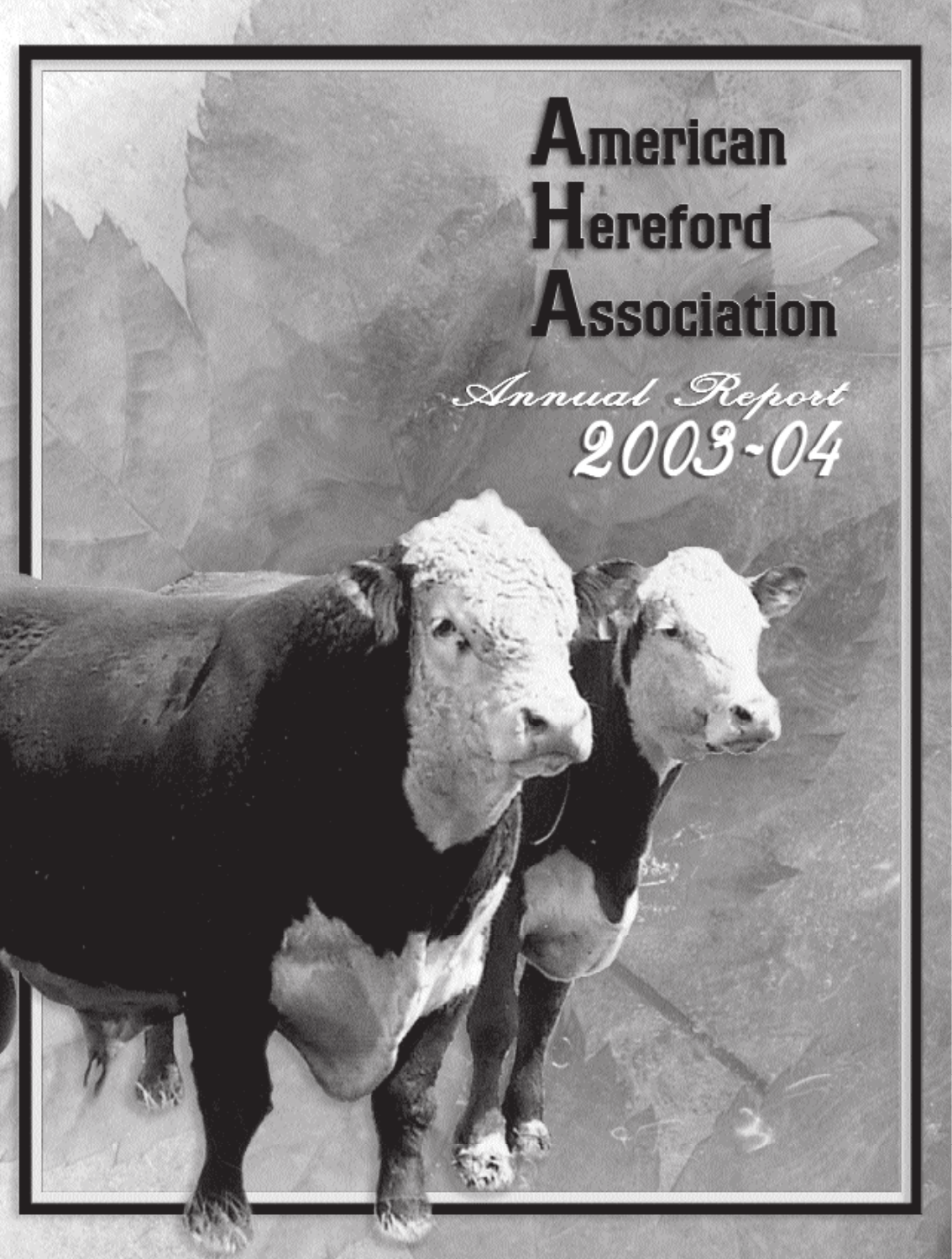

#### **Industry dynamics**

Fiscal year 2003-04 marked an incredible economic boom to the cow-calf sector as feeder calves, live cattle, wholesale and retail beef prices set national records. This amazing price upswing, driven by short slaughter cattle supplies and growing beef demand in the top side of the beef cycle, has trickled to the seedstock sector, creating interesting dynamics for Hereford bull demand, replacement female demand, as well as demand for older registered Hereford cows. It is interesting to note that the incredible prices paid for beef came prior to, during and after, one of the scariest times in the U.S. Beef Industry, when on Dec. 23, 2003, the USDA announced the discovery of a dairy cow in the state of Washington infected with Bovine Spongiform Encephalopathy (also known as BSE or "Madcow disease"). The ramification of the finding caused an immediate trace-back of origin of the cow to a Canadian dairy operation that triggered the closing of the Canadian border, preventing the influx of Canadian cattle into the United States. Additionally, the majority of U.S. export trade partners slammed the door on U.S. beef and beef by-products, preventing hundreds of millions of dollars of trade volume from moving into those markets.

Ironically, timing for this near catastrophic event could not have been better for the United States, as short cattle and beef supplies offset the trade deficit. Consequently, the industry saw higher heifer marketing in the feedlot, cow-calf operators sold off their older, lower producing cows and bull batteries were culled down as the cull bull and cow market reported record prices going into the ground beef trade.

These dynamics, in conjunction with increased commercial demand for Hereford cattle, have played a significant role in the effect on Hereford business this year. Yes, registrations of younger aged animals were down slightly as breeders took advantage of the tremendous calf market this year. However, registration revenue was actually up this year as breeders began to register their unregistered, older aged females at the higher registration rate. This trend, coupled with the record high production sale averages this year, reflect a growing level of enthusiasm for the Hereford breed and its place in the industry.

#### **AHA financial success**

## **Executive Summary**

*by Craig Huffhines, AHA Executive Vice President*

Combined, all three revenue generating business entities of the American Hereford Association (AHA) including the Association, Hereford Publications, Inc., and Certified Hereford Beef, LLC, reported a net profit of more than \$9,500. Total business revenue for the three entities topped \$4.5 million. The consolidated entities generated a positive cash flow throughout the year allowing for the increase in the AHA investment fund of more than \$112,000.

The financial trend of the AHA reflects a very stable and strong organization with a net worth of \$4,191,163. Furthermore, the outlook of AHA's most valuable asset, the AHA headquarters building, is most certainly appreciating in value as the city government of Kansas City has worked diligently to revitalize downtown Kansas City. There are plans for a convention center expansion, a new performing arts center, a new downtown arena and an up-and-coming entertainment district, all surrounding the AHA headquarters. The question is, will AHA be allowed to remain in its current headquarter location as the city aggressively expands downtown amenities. The AHA board will most certainly be dealing with this issue in the coming months.

### **AHA registration and cow herd enrollment trend**

While registration revenue was up 3 percent from a year ago, registration numbers dropped slightly (2.8 percent) in fiscal year 2003-2004 to 68,826 head, reflecting the selling off of high-dollar feeder calves and the registering of older over-aged females. However, this slight down turn in Hereford registration numbers was offset by an increase in cows enrolled (109,531 head) into the Whole Herd Total Performance Records (TPR) inventory. The four-year average cow herd enrollment has been approximately 108,000. The stable cow herd enrollment trend during a liquidation phase of the industry is an encouraging fact that indicates Hereford breeders are ready to take advantage of the ongoing market share swing for Hereford genetics as commercial cow-calf operators begin to expand their herds.

### **Certified Hereford Beef® growth**

Another banner year was reported for Certified Hereford Beef, LLC. The packing and marketing agreement struck with National Beef toward the end of last fiscal year, materialized into a dynamic relationship, driving demand on even more Hereford influenced cattle and beef. CHB reported the movement of 39.5 million lbs. of product, up 18 percent from last year. Cattle numbers

certified through the program broke the 200,000 head mark for the year. While growing the beef business, CHB staff reorganized their customer service team, added a communication specialist, aligned with a mailorder beef company, test marketed valueadded pre-cooked products and added several other stores to the growing user list.

#### **New technology explosion**

It seems that every year there is something new in the area of technology, particularly electronic technology, that AHA is adopting. This year was no exception. The AHA rolled out its new on-line registry and data submission program around the beginning of 2004. In just four months, the AHA records department reported that upward of 15 percent of the registrations and records department work was coming in on-line reducing labor time in the office. This new technology reduced overtime by nearly \$30,000 and enhanced turn around time from a couple of weeks to just two to three days during the peak months.

The on-line registry system, along with the growing applications of the AHA Web site, are generating more and more opportunities to streamline workflow and generate new affordable advertising venues to compliment the *Hereford World* magazine.

### **Bright future, committed breeders, committed staff**

The Hereford breed and the AHA have enjoyed a great deal of progress in the marketplace and within the Association. Much of the success of the breed is directly attributed to you, the breeders and the commitment you have made to the commercial industry and your customers. The AHA's strong commitment to performance testing and breed improvement, beef marketing, customer service and new technology has positioned the breed as leaders in the beef industry. The industry needs AHA leadership more than ever with the new challenges before us such as traceability, DNA marker technology, global evaluation, alliance building and growing the Hereford brand. Being the leader in these areas will continue to enhance the Hereford breed's position in the years to come. HW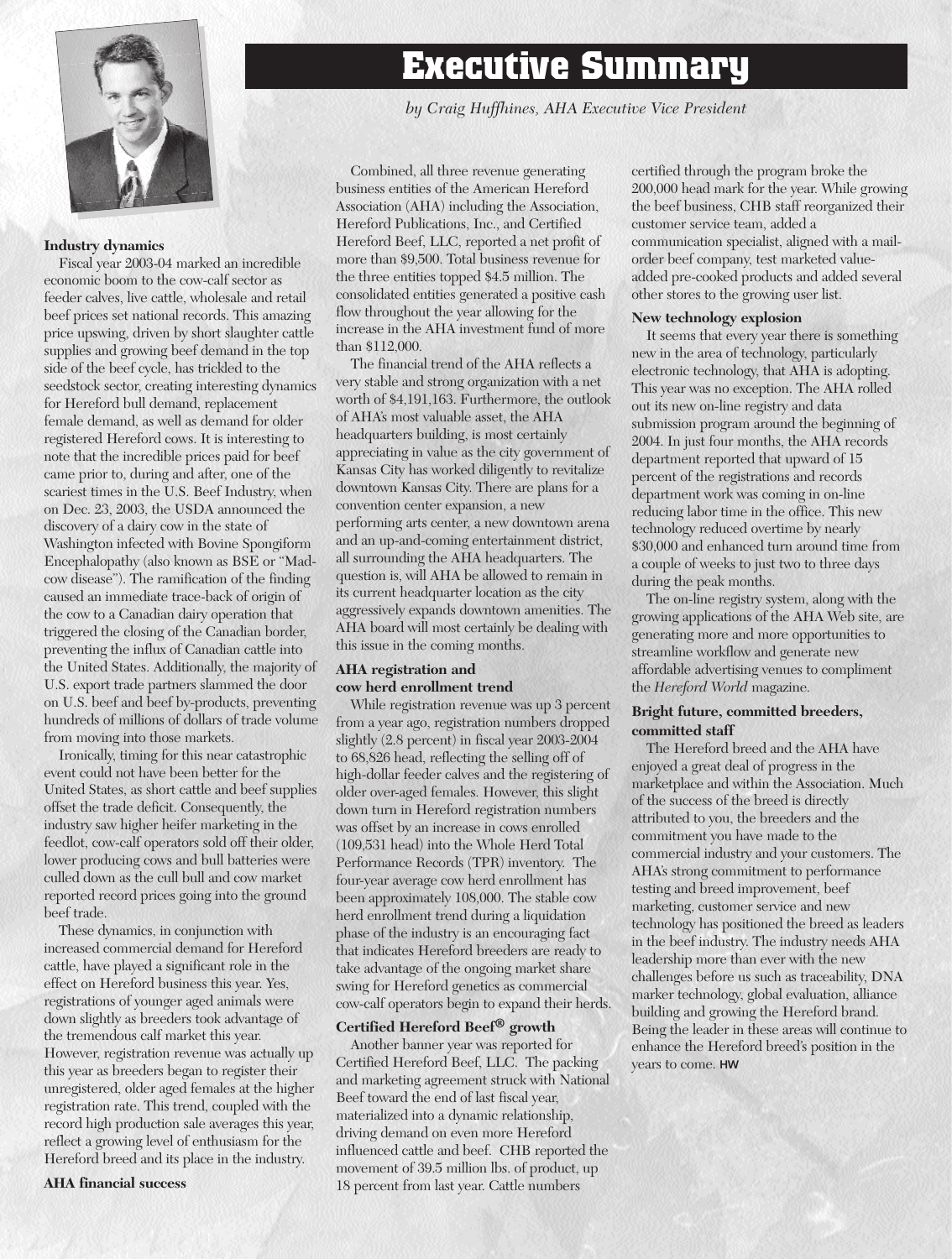# **Leadership Moves AHA Forward in 2004**



### **2003-2004 American Hereford Association Board of Directors:**

*Back row from left: Wayne Mrnak, Bowman, N.D.; Jack Evans, Winona, Miss.; Steve Folkman, Ixonia, Wis.; Jack Holden, Valier, Mont.; John Loewen, Waukomis, Okla.; LaVette Teeter, Mooresville, N.C.; Leon Langford, Texico, N.M.; and Dale Spencer, Brewster, Neb. Front row from left: Past National Cattlemen's Beef Association President, Eric Davis, Bruneau, Idaho; AHA's Executive Vice President, Craig Huffhines; Richard Hudson, Harrison, Ark.; Bruce Orvis, Farmington, Calif.; AHA Chairman, Dale Venhuizen, Manhattan, Mont.; and Bob Call, Cushing, Okla.*

# **Top 10 States in Registrations**

- 1. Texas
- 2. Nebraska
- 3. Kansas
- 4. Oklahoma
- 5. South Dakota
- 6. Montana
- 7. Missouri
- 8. Illinois
- 9. Georgia
- 10. Idaho

# **Top 10 Hereford Breeders**

| 4. K&B Herefords, Onida, S.D. |  |
|-------------------------------|--|
|                               |  |
|                               |  |
|                               |  |
|                               |  |
|                               |  |
|                               |  |
|                               |  |

# **Certified Hereford Beef LLC Fiscal Year 2004 Results**

Certified Hereford Beef LLC enjoyed its third consecutive fiscal year of double-digit growth with 17 percent. The program's 5.5 million pound increase in sales has lead to a total of 38 million pounds of beef sold in 2004. Since FY 2000, CHB LLC sales tonnage has climbed at an annual rate of 36 percent as the retail customer base for CHB products expanded to 376 stores locations in 26 states. Foodservice sales, while still just less than 4 percent of

overall program volume, grew 18 percent as Restaurant Depot, a 40-unit chain of foodservice wholesale clubs, added a line of Certified Hereford Beef products in April.

National Beef's Liberal, Kan. plant is now the leading supplier of Certified Hereford Beef carcasses. National Beef weekly average certifications grew 33 percent from an average of 2,710 carcasses per week at the start of the year to 3,614 carcasses per week in

August. As a whole, the program's carcass certification grew by 57 percent in 2004 to 215,061 carcasses with a certification rate of 67 percent.

The program expanded into several value-added product categories. A deli program, frozen patty line and precooked prime rib product were all introduced during the year.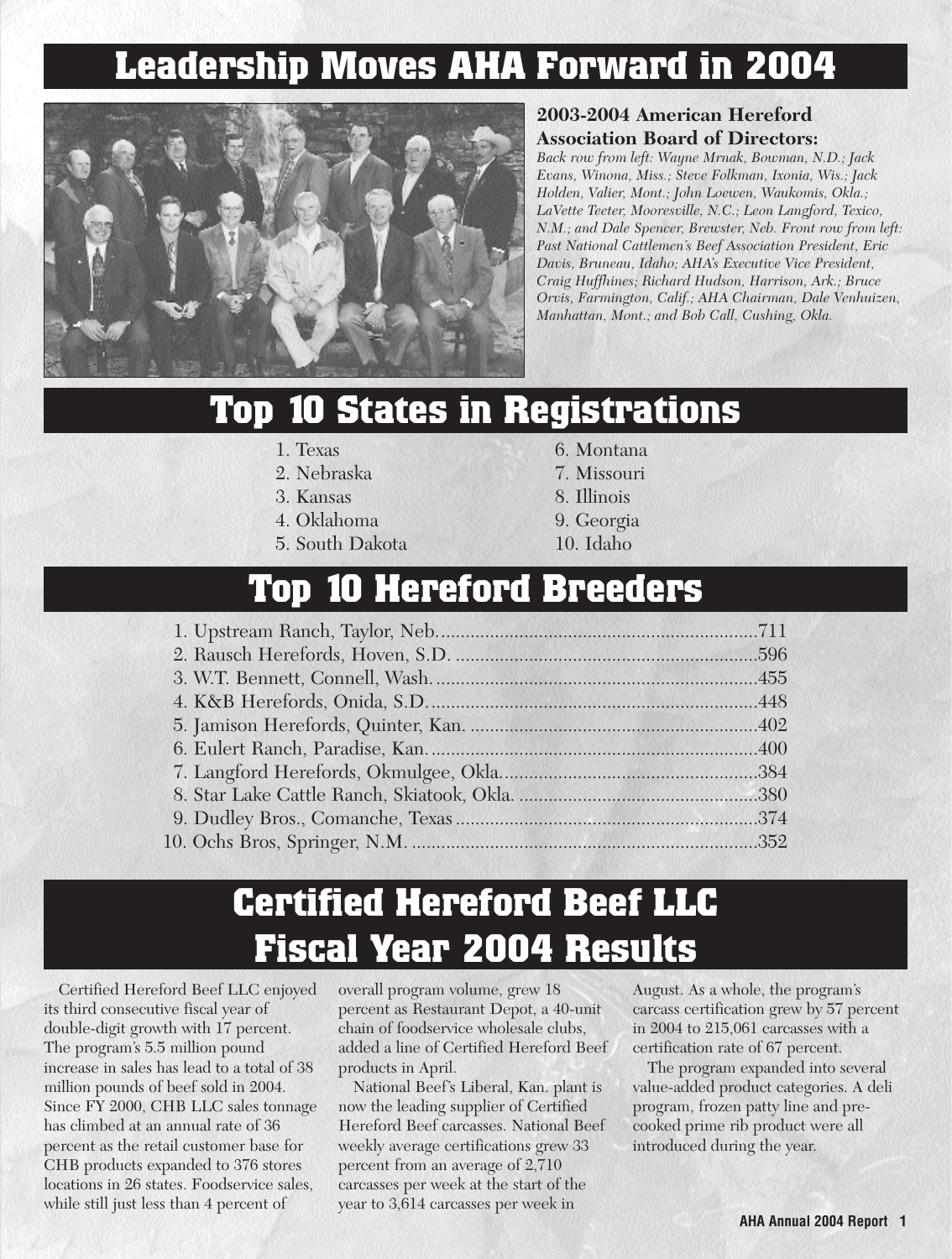|                                 | 2003-2004 Registrations, Transfers and Memberships |                  |                                |                                |                                |                      |
|---------------------------------|----------------------------------------------------|------------------|--------------------------------|--------------------------------|--------------------------------|----------------------|
| <b>State</b>                    | <b>Registrations</b>                               | <b>Transfers</b> | <b>Total</b><br><b>Members</b> | Active<br>Members <sup>o</sup> | Junior<br>Members <sup>o</sup> | Registration<br>Rank |
| $\mathbf{A}\mathbf{K}$          | $\boldsymbol{0}$                                   | $\theta$         | $\mathfrak{Z}$                 | $\boldsymbol{0}$               | $\boldsymbol{0}$               | 49                   |
| $\mathrm{AL}$                   | 971                                                | 779              | 145                            | 41                             | 26                             | 25                   |
| $\rm{AR}$                       | 892                                                | 376              | 177                            | 65                             | 49                             | 26                   |
| $\mathbf{A}\mathbf{Z}$          | 271                                                | $71\,$           | $47\,$                         | 12                             | $\mathbf 1$                    | 39                   |
| ${\rm CA}$                      | 1,838                                              | 667              | 393                            | 139                            | 101                            | 12                   |
| CO                              | 1,198                                              | 358              | $215\,$                        | $74\,$                         | $15\,$                         | $21\,$               |
| ${\cal C}{\cal T}$              | 67                                                 | 63               | $51\,$                         | $15\,$                         | $22\,$                         | $45\,$               |
| DE                              | 37                                                 | 36               | $\,7$                          | $\,4\,$                        | $\,2$                          | $47\,$               |
| ${\rm FL}$                      | 181                                                | 84               | 95                             | 21                             | $\overline{9}$                 | $40\,$               |
| ${\rm GA}$                      | 2,238                                              | 1,650            | 230                            | 99                             | 67                             | $\boldsymbol{9}$     |
| $\rm HI$                        | $\boldsymbol{0}$                                   | $\boldsymbol{0}$ | $\sqrt{2}$                     | $\boldsymbol{0}$               | $\boldsymbol{0}$               | $50\,$               |
| IA                              | 1,114                                              | 407              | 206                            | 77                             | 69                             | 23                   |
| ID                              | 2,168                                              | 599              | 223                            | 73                             | 30                             | 10                   |
| IL                              | 2,283                                              | 1,003            | 445                            | 188                            | 188                            | $8\,$                |
| ${\rm IN}$                      | 1,396                                              | 943              | 351                            | 154                            | 151                            | 18                   |
| $\mathbf{KS}$                   | 4,466                                              | 1,428            | 396                            | 145                            | $71\,$                         | 3                    |
| KY                              | 1,240                                              | 596              | 259                            | $88\,$                         | 33                             | $20\,$               |
| LA                              | 405                                                | 450              | $157\,$                        | 49                             | $45\,$                         | 35                   |
| MA                              | 125                                                | 123              | 41                             | 11                             | $\,2$                          | 41                   |
| <b>MD</b>                       | 289                                                | 182              | 93                             | $40\,$                         | 51                             | 37                   |
| ME                              | 66                                                 | 33               | 56                             | 12                             | $8\,$                          | 46                   |
| $\rm MI$                        | 691                                                | 569              | 208                            | $78\,$                         | 54                             | 31                   |
| <b>MN</b>                       | 1,189                                              | 1,265            | $217\,$                        | 97                             | 34                             | 22                   |
| <b>MO</b>                       | 2,975                                              | 1,922            | 480                            | 182                            | 101                            | $\boldsymbol{7}$     |
| $\rm{MS}$                       | 797                                                | 698              | 145                            | 48                             | 49                             | 29                   |
| MT                              | 3,170                                              | 918              | 240                            | 75                             | 24                             | $\,6$                |
| $\rm NC$                        | 802                                                | 406              | 193                            | 83                             | $28\,$                         | 28                   |
| ND                              | 1,468                                              | 678              | 182                            | $59\,$                         | 16                             | $16\,$               |
| $\rm NE$                        | 4,595                                              | 1,321            | $317\,$                        | 143                            | 62                             | $\,2$                |
| $\rm{NH}$                       | 79                                                 | 32               | $24\,$                         | 12                             | $\,6\,$                        | $44\,$               |
| NJ                              | 99                                                 | 47               | 42                             | 18                             | 7                              | 43                   |
| $\mathrm{NM}$                   | 1,257                                              | 348              | 102                            | 30                             | 11                             | 19                   |
| $\ensuremath{\text{NV}}$        | $278\,$                                            | $45\,$           | $40\,$                         | $12\,$                         | $\,7$                          | $38\,$               |
| ${\rm NY}$                      | $425\,$                                            | 164              | 166                            | $68\,$                         | $34\,$                         | $34\,$               |
| OH                              | 1,014                                              | $701\,$          | 335                            | $134\,$                        | 69                             | $24\,$               |
| $\mathrm{OK}$                   | 4,054                                              | 2,133            | $541\,$                        | 163                            | $108\,$                        | $\sqrt{4}$           |
| $\rm OR$                        | 1,609                                              | 552              | $342\,$                        | $105\,$                        | 41                             | 14                   |
| $\mathbf{PA}$                   | 560                                                | 338              | 209                            | 71                             | $52\,$                         | $32\,$               |
| $\rm RI$                        | 17                                                 | $\,6\,$          | 7                              | 1                              | 1                              | $48\,$               |
| $\ensuremath{\mathbf{SC}}$      | 459                                                | 316              | $70\,$                         | $32\,$                         | $18\,$                         | 33                   |
| <b>SD</b>                       | 3,727                                              | 772              | 215                            | 82                             | 40                             | $\overline{5}$       |
| $\mbox{T}\mbox{N}$              | 1,851                                              | 1,313            | 388                            | $118\,$                        | 69                             | 11                   |
| $\mathcal{T}\mathcal{X}$        | 9,796                                              | 5,517            | 1,230                          | 448                            | $217\,$                        | $\!1$                |
| ${\rm UT}$                      | 832                                                | 105              | $95\,$                         | $29\,$                         | $\boldsymbol{0}$               | $27\,$               |
| $\ensuremath{\text{VA}}\xspace$ | 731                                                | $380\,$          | 178                            | $71\,$                         | $40\,$                         | $30\,$               |
| ${\rm VT}$                      | 108                                                | $71\,$           | $30\,$                         | $\boldsymbol{9}$               | $\,6\,$                        | $42\,$               |
| $\mbox{WA}$                     | 1,584                                              | 548              | 298                            | 97                             | $58\,$                         | $15\,$               |
| WI                              | 1,419                                              | 861              | 306                            | 144                            | $75\,$                         | $17\,$               |
| <b>WV</b>                       | 367                                                | 272              |                                | 53                             | $\,7$                          | $36\,$               |
| <b>WY</b>                       | 1,626                                              | 334              | 130                            | $41\,$                         | $17\,$                         | $13\,$               |
| International                   | $\,2$                                              | $\overline{2}$   | $117\,$<br>$35\,$              | $\,2$                          | 1                              |                      |
| <b>Total</b>                    | 68,826                                             | 32,482           | 10,474                         | 3,812                          | 2,192                          |                      |

*° Reflects every membership known, does not account for potential duplicate memberships*

I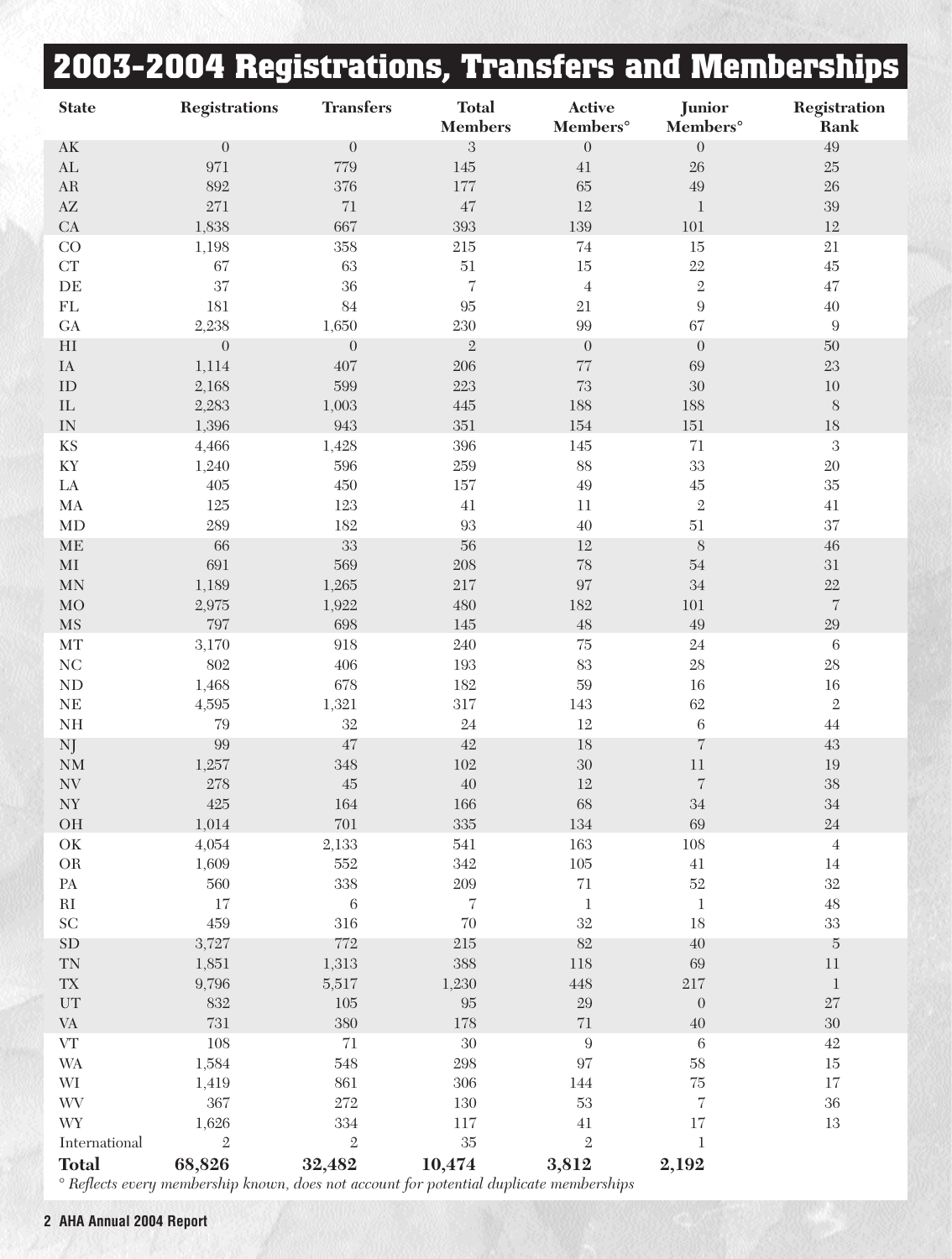### AMERICAN HEREFORD ASSOCIATION AND SUBSIDIARIES CONSOLIDATED STATEMENTS OF FINANCIAL POSITION, AUGUST 31, 2004 AND 2003 **ASSETS**

| лоэртэ                        |      |      |  |
|-------------------------------|------|------|--|
|                               | 2004 | 2003 |  |
| <b>CURRENT ASSETS</b>         |      |      |  |
|                               |      |      |  |
|                               |      |      |  |
|                               |      |      |  |
|                               |      |      |  |
|                               |      |      |  |
|                               |      |      |  |
|                               |      |      |  |
|                               |      |      |  |
| PROPERTY, PLANT AND EQUIPMENT |      |      |  |
|                               |      |      |  |
|                               |      |      |  |
|                               |      |      |  |
|                               |      |      |  |
|                               |      |      |  |
|                               |      |      |  |
|                               |      |      |  |
|                               |      |      |  |
|                               |      |      |  |
|                               |      |      |  |
|                               |      |      |  |
|                               |      |      |  |

|                            | 2004 | -2003 |
|----------------------------|------|-------|
| <b>CURRENT LIABILITIES</b> |      |       |
|                            |      |       |
|                            |      |       |
|                            |      |       |
|                            |      |       |
|                            |      |       |
|                            |      |       |
|                            |      |       |
| <b>OTHER LIABILITIES</b>   |      |       |
|                            |      |       |
| <b>NET ASSETS</b>          |      |       |
|                            |      |       |
|                            |      |       |
|                            |      |       |
|                            |      |       |

**LIABILITIES AND NET ASSETS** 

#### CONSOLIDATED STATEMENTS OF ACTIVITIES FOR THE YEARS ENDED AUGUST 31, 2004 AND 2003 2004

| <b>CHANGES IN UNRESTRICTED NET ASSETS REVENUES AND SUPPORT</b> |  |
|----------------------------------------------------------------|--|
|                                                                |  |
|                                                                |  |
|                                                                |  |
|                                                                |  |
|                                                                |  |
|                                                                |  |
|                                                                |  |

| <b>EXPENSES</b> |  |
|-----------------|--|
|                 |  |
|                 |  |
|                 |  |
|                 |  |
|                 |  |
|                 |  |
|                 |  |
|                 |  |
| 4.374407        |  |

See accompanying notes to consolidated financial statements.

2003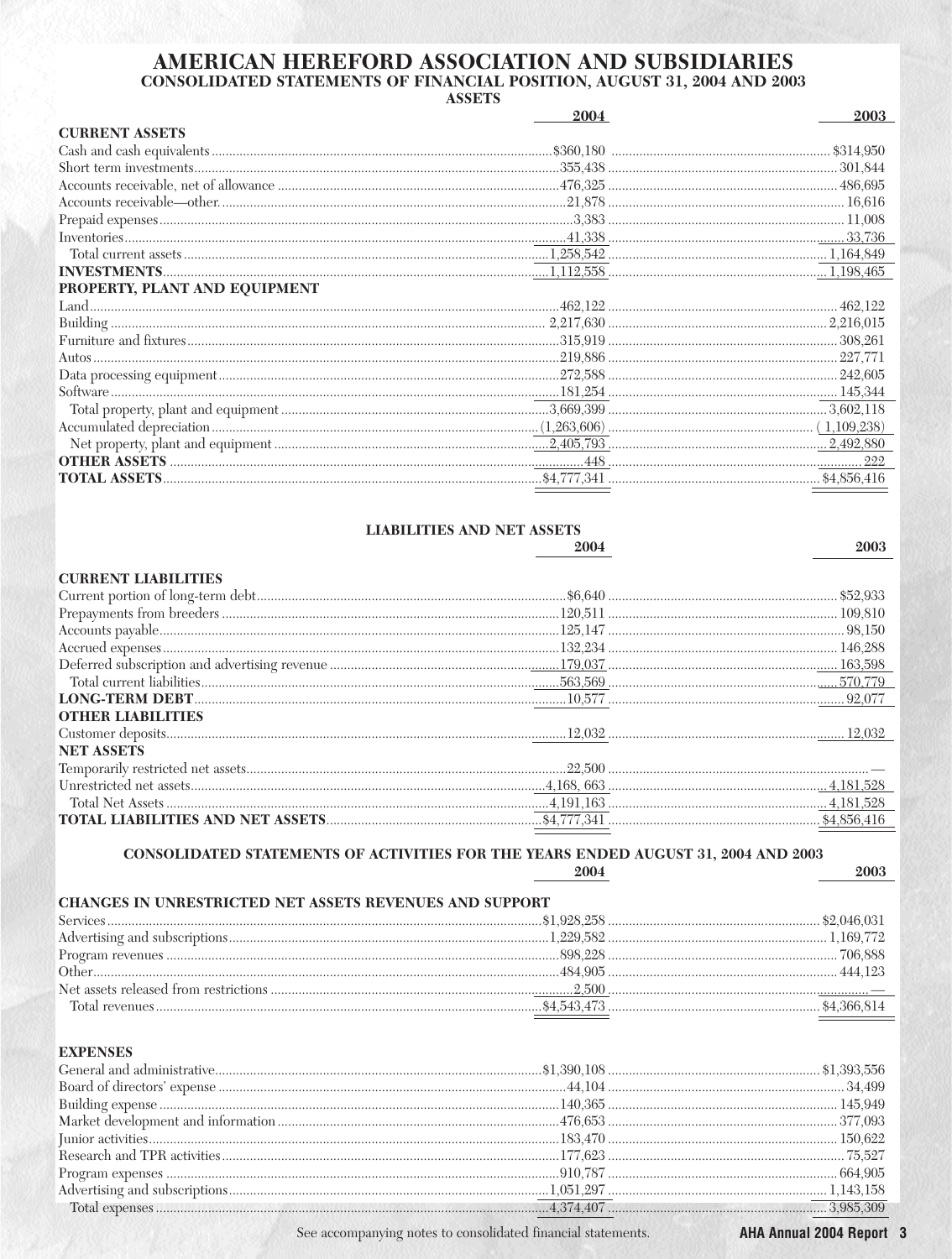|                                                        | 2004 | 2003 |
|--------------------------------------------------------|------|------|
| <b>REVENUES OVER EXPENSES BEFORE DEPRECIATION</b>      |      |      |
|                                                        |      |      |
|                                                        |      |      |
| <b>OTHER INCOME (EXPENSES)</b>                         |      |      |
|                                                        |      |      |
|                                                        |      |      |
|                                                        |      |      |
|                                                        |      |      |
|                                                        |      |      |
|                                                        |      |      |
| <b>CHANGES IN TEMPORARILY RESTRICTED NET ASSETS</b>    |      |      |
|                                                        |      |      |
|                                                        |      |      |
|                                                        |      |      |
|                                                        |      |      |
| NET ASSETS (DEFICIENCY IN ASSETS) AT BEGINNING OF YEAR |      |      |
|                                                        |      |      |
| NET ASSETS (DEFICIENCY IN ASSETS) AT END OF YEAR       |      |      |
|                                                        |      |      |

# CONSOLIDATED STATEMENTS OF CASH FLOWS FOR THE YEARS ENDED AUGUST 31, 2004 AND 2003

2003

| <b>CASH FLOWS FROM OPERATING ACTIVITIES</b>                                                           |  |
|-------------------------------------------------------------------------------------------------------|--|
|                                                                                                       |  |
| Adjustments to reconcile change in net assets to net cash provided by (used in) operating activities: |  |
|                                                                                                       |  |
|                                                                                                       |  |
|                                                                                                       |  |
|                                                                                                       |  |
| (Increase) decrease in assets:                                                                        |  |
|                                                                                                       |  |
|                                                                                                       |  |
|                                                                                                       |  |
|                                                                                                       |  |
|                                                                                                       |  |
| Increase (decrease) in liabilities:                                                                   |  |
|                                                                                                       |  |
|                                                                                                       |  |
|                                                                                                       |  |
|                                                                                                       |  |
|                                                                                                       |  |
|                                                                                                       |  |
| CASH FLOWS FROM INVESTING ACTIVITIES                                                                  |  |
|                                                                                                       |  |
|                                                                                                       |  |
|                                                                                                       |  |
|                                                                                                       |  |
|                                                                                                       |  |
| <b>CASH FLOWS FROM FINANCING ACTIVITIES</b>                                                           |  |
|                                                                                                       |  |
|                                                                                                       |  |
| NET INCREASE (DECREASE) IN CASH                                                                       |  |
|                                                                                                       |  |
| CASH AND CASH EQUIVALENTS,                                                                            |  |
|                                                                                                       |  |
| CASH AND CASH EQUIVALENTS,                                                                            |  |
|                                                                                                       |  |

See accompanying notes to consolidated financial statements.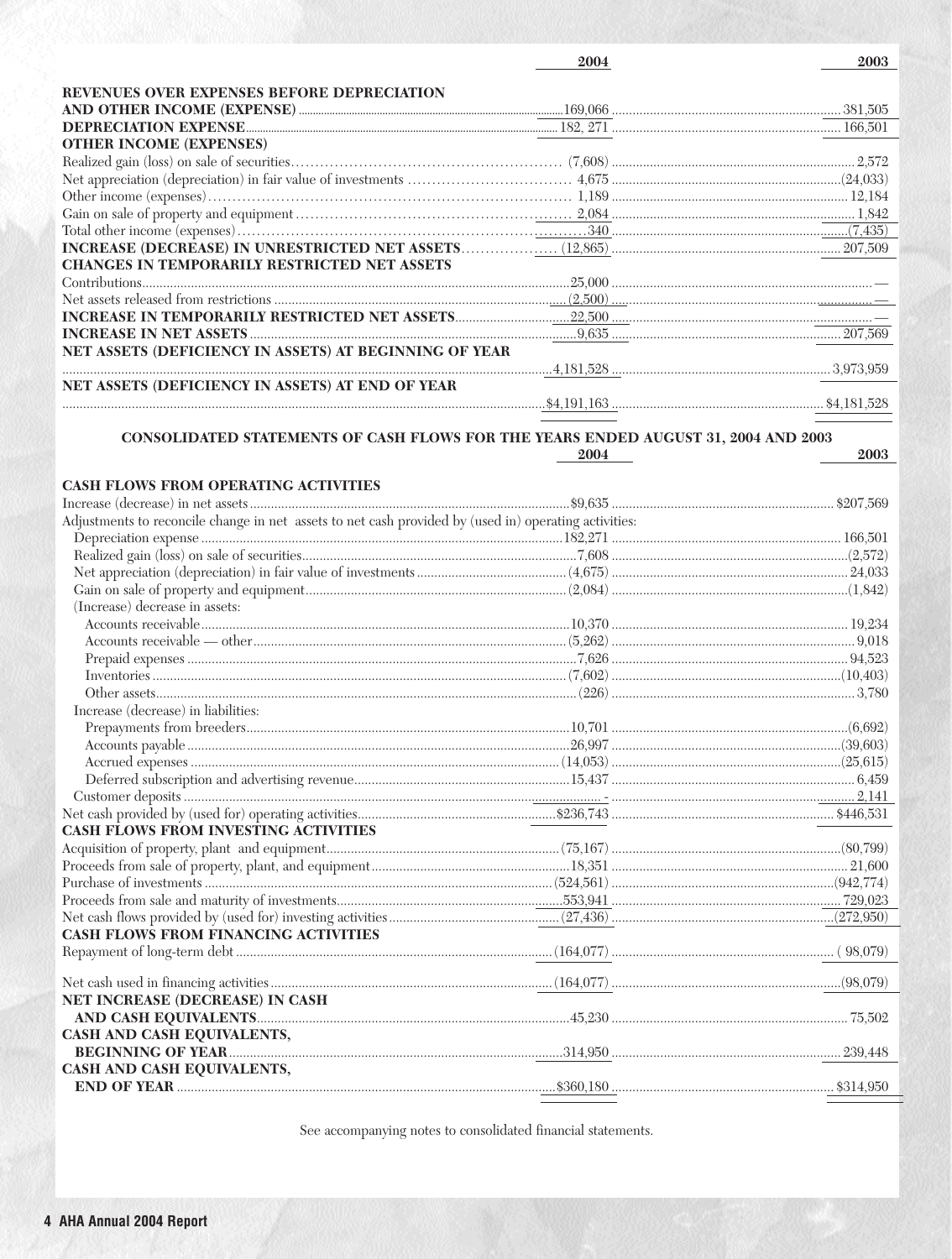### **NOTES TO THE CONSOLIDATING FINANCIAL STATEMENTS AUGUST 31, 2004 AND 2003 NOTE 1 - SIGNIFICANT ACCOUNTING POLICIES**

**Nature of Operations** The American Hereford Association (Association) conducts research and experiments in the breeding of Hereford cattle, compiles and preserves pedigree records for owners and breeders, participates and promotes the arrangement of fairs, exhibitions, and cattle shows to encourage the breeding of Hereford cattle, and assists with the promotion of the end product produced from Hereford cattle.

Members and subscribers of the Association, Hereford Publication, Inc. (HPI) and American Beef Records Association (ABRA) are primarily owners and breeders of Hereford cattle. The members and subscribers are located world-wide, however the largest concentration is within the United States. HPI provides publication services to Hereford cattle ranches and publishes a monthly magazine.

ABRA is established to provide computer consultation in herd planning and management, breeding services and marketing for commercial livestock.

Certified Hereford Beef<sup>®</sup>, L.L.C. The Association is the sole member of Certified Hereford Beef<sup>®</sup>, L.L.C. (CHB). CHB strives to increase demand for Hereford cattle by promoting Hereford beef as a premium beef product under the Certified Hereford Beef® trademark. CHB was formed as a limited liability company on September 1, 2001. Prior to that date, CHB's activities were performed and accounted for within the Association.

**Basis of Consolidation** The consolidating financial statements include the Association and its wholly owned subsidiaries, Hereford Publications, Inc. (HPI), Certified Hereford Beef®, L.L.C. (CHB) and American Beef Records Association (ABRA). All material intercompany transactions have been eliminated in the consolidation.

**Management Estimates** Management uses estimates and assumptions in preparing financial statements in accordance with accounting principles generally accepted in the United States. Those estimates and assumptions affect the reported amounts of assets and liabilities, the disclosure of contingent assets and liabilities, and the reported revenues and expenses. Actual results could vary from the estimates that were used.

**Basis of Financial Statement Presentation** The Association reports information regarding its financial position and activities according to three classes of net assets. Net assets are reported as follows:

- Unrestricted net assets, which are funds available for any purpose.
- • Temporarily restricted net assets represent contributions whose use by the Association is limited by donor-imposed stipulations that either expire by passage of time or can be fulfilled and removed by actions of the Association pursuant to those stipulations. When a stipulated restriction ends or purpose of restriction is accomplished, temporarily restricted net assets are reclassified to unrestricted net assets and reported in the statement of activities as net assets released from restrictions.
- • Permanently restricted net assets At August 31, 2004 and 2003 the organization had no permanently restricted net assets

**Accounts Receivable** Accounts receivable consist of amounts billed for magazine advertising, subscriptions and member services, but not received by year-end. Bad debts are provided on the allowance method based on management's evaluation of outstanding accounts receivable at the end of each year. HPI's policy states that accounts with outstanding balances beyond 60 days will accrue interest at 1.5% per month, balances beyond 90 days will no longer be provided with services and balances beyond 120 days will be turned over to a collection agency. The allowance for doubtful accounts was \$26,861 and \$26,477 as of August 31, 2004 and 2003, respectively.

**Inventories** Inventories are valued at the lower of cost (first-in, first out) or market.

**Property, Plant and Equipment** Property, plant and equipment are recorded at cost. Depreciation is computed on the straight-line method over the estimated useful lives of the related assets. Additions and betterments of \$1,000 or more are capitalized, while maintenance and repairs which do not improve or extend the life of the asset are expensed in the year incurred.

**Investments** Investments are comprised of debt securities and are carried at fair market value. The fair market value of investments is based on quoted market prices for those investments or similar investments as of August 31, 2004 and 2003.

**Income Taxes** The Association, ABRA and CHB are exempt from federal income taxes on their primary operations under paragraph 501(c)(5) of the Internal Revenue Code. They are, however, subject to income taxes on any net income from unrelated business activities. Such activities resulted in net losses for the years ended August 31, 2004 and 2003. The Association and ABRA have been classified by the Internal Revenue Service as organizations that are not private foundations.

HPI is not exempt from federal income taxes. Deferred income tax assets and liabilities are computed annually for differences between the financial statement and tax bases of assets and liabilities that will result in taxable or deductible amounts in the future based on enacted tax laws and rates applicable to the periods in which the differences are expected to affect taxable income. Valuation allowances are established when necessary to reduce deferred tax assets to the amount expected to be realized. Income tax expense is the tax payable or refundable for the period plus or minus the change during the period in deferred tax assets and liabilities.

**Cash and Cash Equivalents** For purposes of the statement of cash flows, the Association considers all money market investments and highly liquid debt instruments purchased with a maturity of three months or less to be cash equivalents. For the years ended August 31, 2004 and 2003, investments amounting to \$156,725 and \$12,134, respectively, were considered to be cash equivalents.

**NOTE 2 - CONCENTRATION OF CREDIT RISK** The Association had cash deposits that potentially subject the company to concentrations of credit risk. Funds in excess of FDIC insured limits, before considering reconciling items, were \$60,856 and \$240,798 on August 31, 2004 and 2003, respectively.

**NOTE 3 - INVESTMENTS** Investments at August 31, 2004 and 2003 are summarized as follows:

|                            | Amortized   |             |
|----------------------------|-------------|-------------|
| August 31, 2004            | Cost        | Fair Value  |
| Government bonds and notes | \$1,351,650 | \$1,363,625 |
| Corporate bonds and notes  | 100,196     | 104,371     |
|                            | \$1,451,846 | \$1,467,996 |
| August 31, 2003            |             |             |
| Government bonds and notes | \$1,384,081 | \$1,393,530 |
| Corporate bonds and notes  | 100,352     | 106,779     |
|                            | \$1,484,433 | \$1,500,309 |
|                            |             |             |

**NOTE 4 - RETIREMENT PLAN** The Association established a defined contribution employee retirement plan for all eligible employees of the Association, HPI and CHB. The plan provides for employer and employee contributions based upon a percentage of annual compensation. Employer contributions for the years ended August 31, 2004 and 2003 were \$58,490 and \$72,948, respectively.